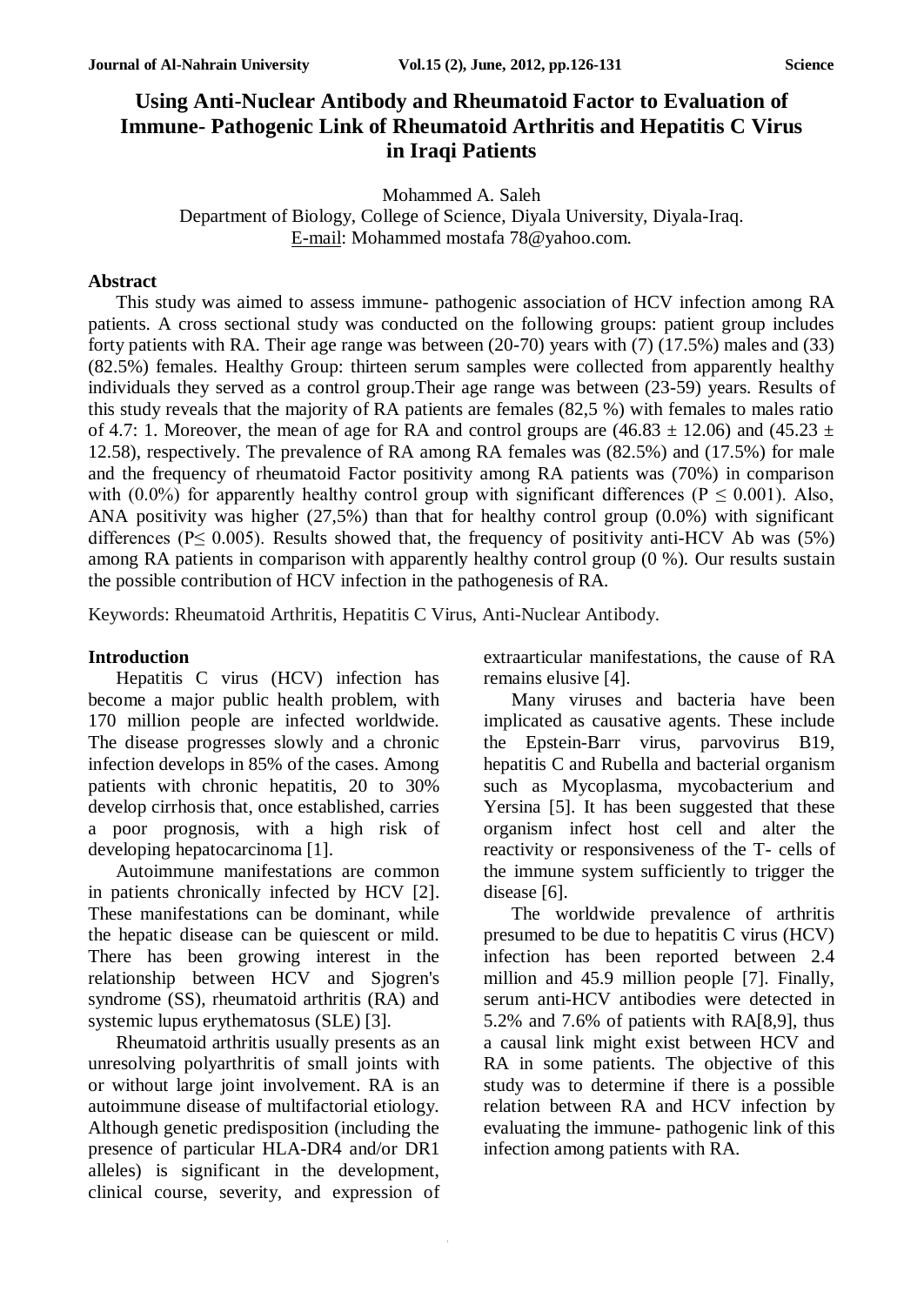## **Materials and Methods Subjects**

A cross sectional study was conducted on the following groups in the period between January 2010 to August 2010.

## **Patient Study Group**

This group included forty patients with RA. Those patients had RA as defined by the American Rheumatism Association (ACR). These patients attended the Rheumatology Department of Baghdad Teaching Hospital during the study period between January 2010 to August 2010. The diagnosis of those patients was performed under the supervision of rheumatic disease Consultant Rheumatologist. Their age range was between (20-70) years with (7) (17.5%) males and (33) (82.5%) females. Those patient who had history or clinical evidence of RA which includes: insidious pain, stiffness, erythema warmth and symmetric joint swelling. This work was done in Baghdad teaching hospital / medical city ,immunological departments in teaching laboratories/ medical city and viral hepatitis reference laboratory.

## **Healthy Control Group**

Thirteen apparently healthy volunteers included in this study as a control group. Their age range was between (23-59) years with (1) male and (12) females. Those healthy who have no history or clinical evidence of RA or any other chronic disease, and no obvious abnormalities.

## **Sample Collection**

From each individual included in this study, 5-10 ml of blood was drawn by vein puncture using disposable syringes. The blood was placed in plastic disposable plane tubes, it was left to stand at room temperature (20-  $25^{\circ}$ C) to allow it to clot, then the sera was separated by centrifugation for 5 minutes, and divided into aliquots (250 µl) and stored at -20°C till examination. Each aliquot of the serum was used once to avoid thawing and freezing. All sera and reagents were allowed to stand at room temperature before use in the test.

## **Methods**

### **Immunological markers**

#### **A.Enzyme linked immunoassay for Rheumatoid Factor detection**

Diluted serum sample (1: 20) was incubated with the specific antigen which coated micro titer plate's wells. Patient's antibodies, if present in the specimen, combined with the antigen. Un-bound fraction was washed off in the following step. Afterwards anti-human immunoglobulins conjugated to horse radish Peroxidase (HRPconjugate) are incubated and reacted with the Antigen-Antibody complex of the sample in the micro wells. Un-bound conjugate was washed off by washing solution. Addition of Tetra-Methyl Benzydine (TMB-substrate) generates an enzymatic colorimetric (blue) reaction, which was stopped by diluted acid solution to yield yellow discoloration. The rate of color formation from the chromogen was proportional to the initial concentration of the respective Abs in the patient's sample. Microtiter plate reader at 450 nm was the reading filter and optional 620 nm [10]. The detailed procedure was carried out as has been suggested in the leaflet supplied with the test kit (Omega, UK). This method was done in immunological departments in teaching laboratories/ medical city.

## **B.Indirect Immunoflurescent Antibody Test for Antinuclear Antibody (ANA) Detection**

In indirect immunoflurescent technique, the patient serum was incubated with a suitable substrate to allow specific binding and formation of a stable antigen-antibody complex in the presence of specific antibody. After washing, the substrate is incubated with fluorescein conjugated antihuman globulin reagent to give three–part complex which emits in the fluorescent microscope [11]. Substrate slide: HEP-2 cell line for ANA detection was used, 25 μL of dilution of patient serum (1/40) was layered over the substrate and allowed to incubate at room temperature in a moist chamber for 20 min, the slide was then washed with a stream of phosphate buffer saline (P.B.S) pH 7.4 and left in a staining dish filled with PBS for 1 minute with a magnetic stirrer. After that, the slide was removed, excess PBS was removed by blotting strips and placed in moisture chamber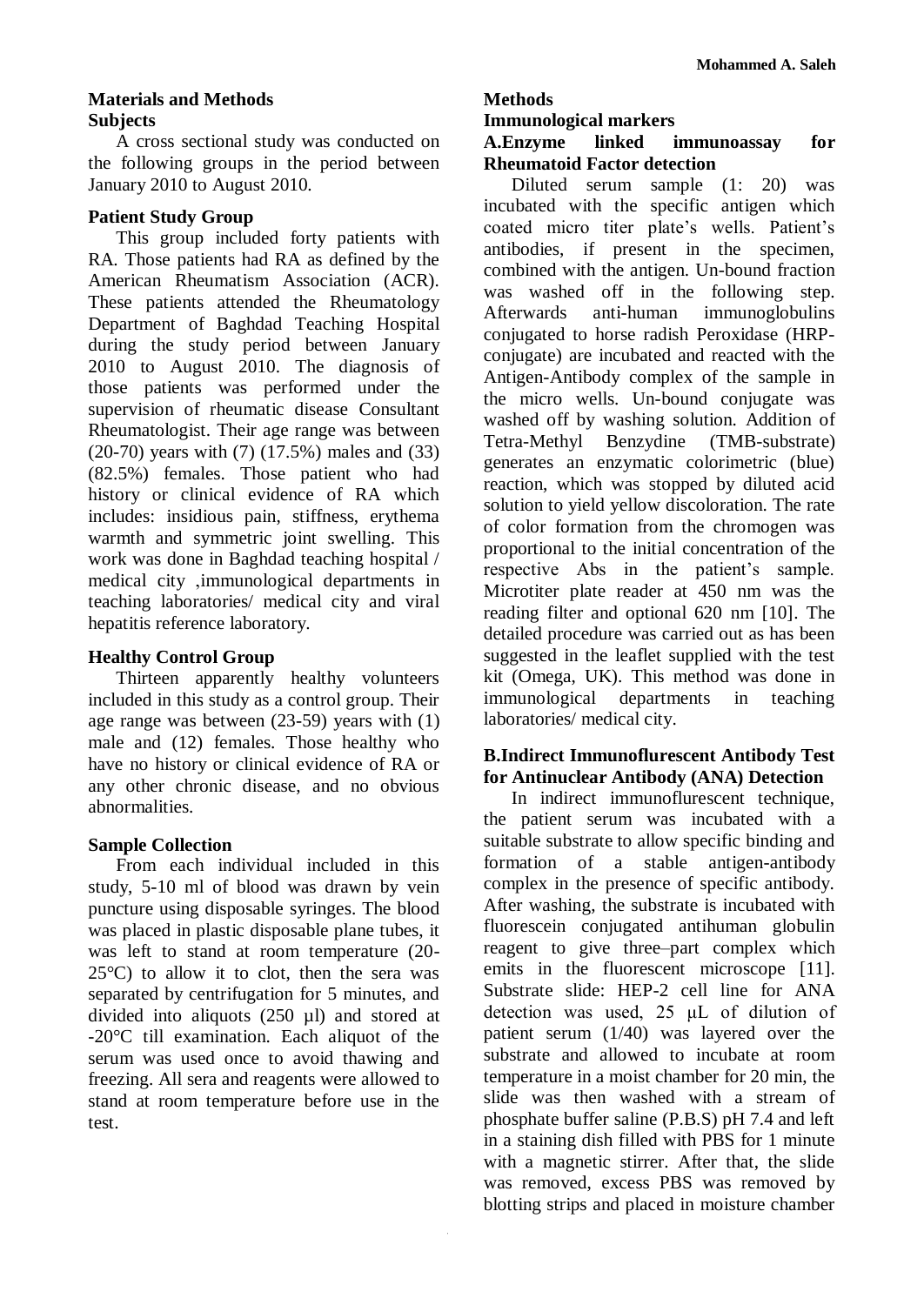to add 25 μL of fluoresce in conjugated antisera to human Immunoglobulins to each well and washed for mounted using mount media (buffered polyvinyl alcohol ) to be examined under fluorescent microscope in a dark room[11].

#### **Virological Marker**

## **A.ELISA for Detection of Antibodies to HCV (Screening Test) :**

This is an immune- enzymatic method in which the wells of a micro titer plate were coated with recombinant antigens (Ags) representing epitopes of HCV. Serum or plasma samples were added to these wells. If the Abs specific for HCV are present in the sample, they form stable complexes with the HCV Ag in the well. After washing to remove the unbound material a rabbit anti-human IgG labeled with Horse Radish Peroxidase HRP (as conjugate) was added and, if the Ag / Ab complex is present, the conjugate will bind to the complex. After a second wash, an enzyme substrate solution containing a chromogen was added. This solution develops a blue color if the sample is positive. The blue color changes to yellow after blocking the reaction with sulphuric acid. The intensity of color is proportional to the anti-HCV Abs concentration in the sample. Wells containing negative samples remain colorless [12].

### **B. Immunoblot Anti-HCV (Confirmatory Test) :**

This method was done in viral hepatitis reference laboratory /Baghdad.

The present immunoblot makes use of gene technology produced virus antigen. Four recombinant HCV antigens are used into the test strips:

- Core, Capsid antigen.
- NS-3, encoding the viral protease and helicase.
- NS-4, N-terminal part of NS.

The detailed procedure was carried out as has been suggested in the leaflet supplied with the test kit (Bayer health care, U.S.A) [13].

#### **Results and Discussion**

Forty patients (33 women, 7 men) who age range (20-70 years) were studied. The demographical picture of studied group (RA patients and healthy control group) are listed in the Table (1). This table reveals that the majority of RA patients are females (82,5 %) with females to males ratio of 4.7: 1. Moreover, the mean of age for RA and control groups are  $(46.83 \pm 12.06)$  and  $(45.23 \pm 12.06)$ 12.58), respectively.

| Table $(1)$                                   |
|-----------------------------------------------|
| Distribution of the study groups according to |
| gender and age groups.                        |

|                          |          | <b>Rheumatoi</b><br>d arthritis | <b>Healthy</b><br>control      |      |  |
|--------------------------|----------|---------------------------------|--------------------------------|------|--|
| <b>Variables</b>         | $\bm{N}$ | $\%$                            | N <sub>o</sub>                 | %    |  |
| <b>Sex Male</b>          | 7        | 17.5                            | 1                              | 7.7  |  |
| Female                   | 33       | 82.5                            | 12                             | 92.3 |  |
| Age (years)<br>$20 - 29$ | 4        | 10.0                            | $\overline{2}$                 | 15.4 |  |
| $30 - 39$                | 5        | 12.5                            | 2                              | 15.4 |  |
| $40 - 49$                | 13       | 32.5                            | $\overline{2}$                 | 15.4 |  |
| $50 - 59$                | 12       | 30.0                            | 5                              | 38.5 |  |
| $60 - 69$                | 4        | 10.0                            | $\overline{2}$                 | 15.4 |  |
| $\Rightarrow 70$         | 2        | 5.0                             |                                |      |  |
| $Mean \pm SD$<br>(Range) |          | $46.83 \pm 12.0$<br>$6(20-70)$  | $45.23 \pm 12.58$<br>$(26-61)$ |      |  |

Rheumatoid arthritis is one of the most common autoimmune diseases, affecting 0.5% of the population [14]. In this current study, the mean age for RA patients was at the fourth decade  $(46.83 \pm 12.06$  years) which is in agreement with previous studies [15,20].

Moreover, the prevalence of RA among RA females was (82.5%) and (17.5%) for male. This frequency is higher to some extent, with that of local previous studies in Iraq which are mentioned by [16,17 ] who noticed the lower percentage which reached to (70.7) and (79.7) % respectively.These results may be due to the environmental conditions beside the psychological situation of Iraqi people which results in high stress that enhance RA development. Also higher prevalence was noticed in North American families (76.8%) [18]. This result denoted a high frequency among females rather than males which may be due to the hormonal differences between them and in turn, their effects on the immune responses [19]. Furthermore, the frequency of rheumatoid Factor (RF) positivity rate among RA patients is (70%) in comparison with (0.0%) for apparently healthy control group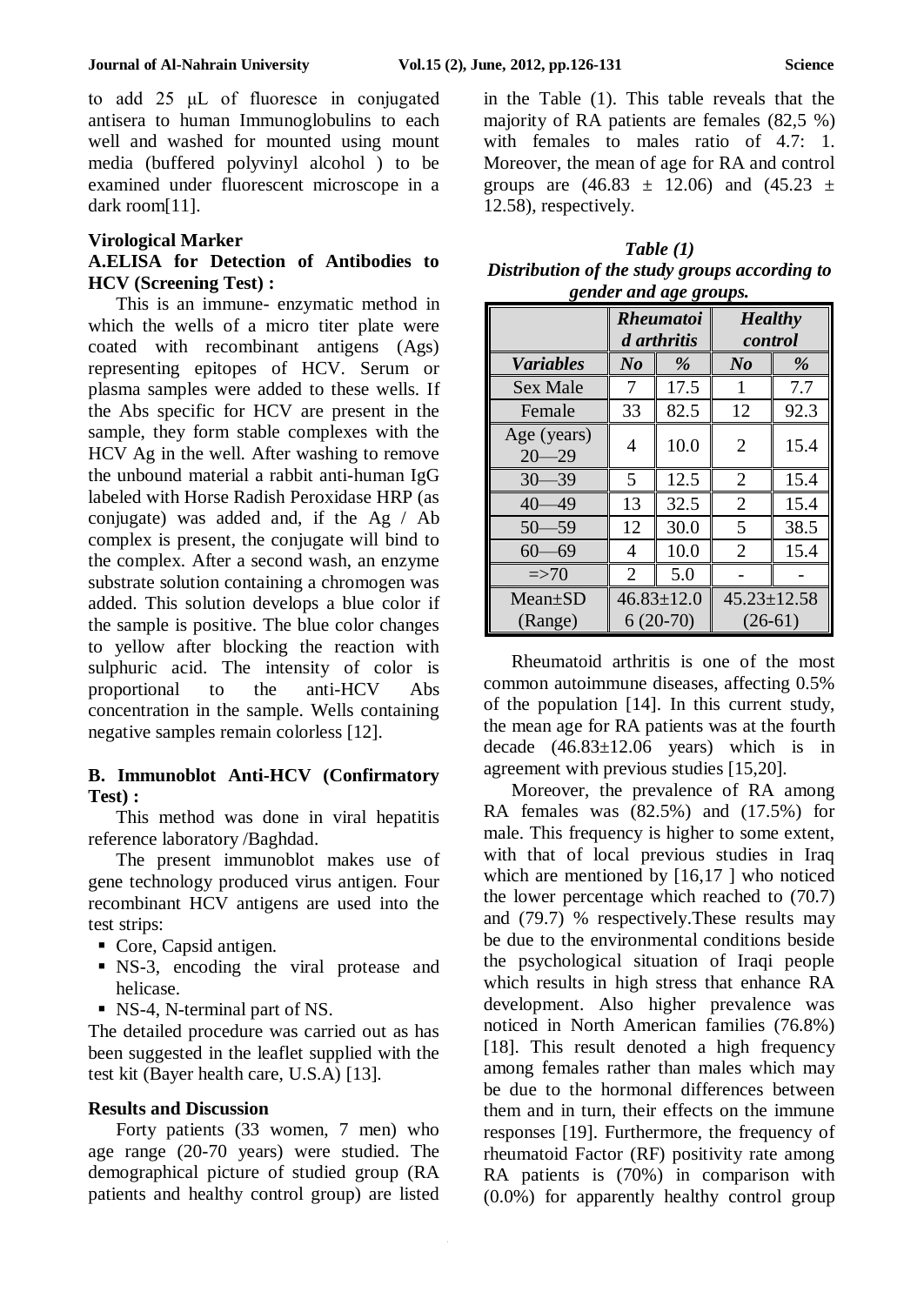with significant differences (P< 0.001). Additionally, ANA positivity rate was higher (27,5%) than that for healthy control group  $(0.0\%)$  with significant differences (P $\leq 0.005$ ) (Table (2)).

Data have been analyzed statistically using SPSS program version 10. Analysis of quantitative data was done using t-test and ANOVA (analysis of variance). Acceptable level of significance was considered to be below 0.05 [26].

The Positivity rate of RF was observed in (70%) of Iraqi patients, it seemed which done by Iraqi researchers which were (53.3%, 57.7%) respectively [16,20], while other study found high positivity of RF (85%) [21]. These differences may be due to most of the samples related to well-established RA patients who were undergone treatment which lower RF titer below the significant level. The Positivity of ANA was shown in (27.5%) of RA patients in comparison with (0.00%) of healthy control groups. These results agree with the fact that variable types of auto antibodies occur during RA course such as ANA, though they appear in low frequency. The current results are comparable with the results that reported by Al-Naqdy *et al*. [22] for RA patients, though they were varied from place to another with the variation in the circumstances and the methods that applied such ELISA or Immunoflurescent assay.

Besides, the frequency of positivity Anti-HCV Ab (5%) among RA patients in comparison with apparently healthy control group.This is similar to the 5.5% in the study of Hsu *et al* [23] as well as Similar finding for Anti-HCV Ab among RA patients determination have been reported by some studies [2,6].The results of this study was higher than that reported in France (1%) in which ELISA II was used [24]; but lower than those obtained in Italy (6%) [5], and Spain (11%) [25]. These differences may be due to the use of different methods for HCV detection, distinct populations, and to the geographical variability in the prevalence of HCV infection observed in different countries [24].

Autoimmunity and viral infections such as hepatitis C virus are closely related fields, and viruses have been proposed as possible etiological or triggering agents of autoimmune disorders (ADs). Various viruses have been implicated in the cause and pathogenesis of rheumatoid arthritis (RA). Hepatitis C virus (HCV) infection, which has been recognized as a cause of some autoimmune diseases, and which has been described as sometimes presenting with rheumatic manifestations.

### **Conclusion**

Our results support the possible participation of HCV infection in the immunopathogenesis of RA. However, further studies are recommended for a better understanding of the influence of HCV infection on the clinical course of RA and vice-versa.

| Table $(2)$                              |
|------------------------------------------|
| The frequency of anti-HCV antibodies and |
| anti-nuclear antibodies markers among    |
| studied group.                           |

| <b>Markers</b>                          | <b>Rheumat</b><br>oid<br><i>arthritis</i> |      | <b>Healthy</b><br>control |       | $\boldsymbol{P}$<br>value |
|-----------------------------------------|-------------------------------------------|------|---------------------------|-------|---------------------------|
|                                         | $N_{0}$                                   | $\%$ | N <sub>o</sub>            | %     |                           |
| Anti-HCV<br><b>Ab Positive</b>          | $\overline{2}$                            | 5.0  |                           |       |                           |
| <b>Negative</b>                         | 38                                        | 95.0 | 13                        | 100.0 |                           |
| $\overline{A}N\overline{A}$<br>positive | 11                                        | 27.5 |                           |       | 0.005                     |
| <b>Negative</b>                         | 29                                        | 72.5 | 13                        | 100.0 |                           |
| $\overline{RF}$<br><b>Positive</b>      | 28                                        | 70   | 0                         | 0.0   | 0.001                     |
| Negative                                | 12                                        | 30.0 | 13                        | 100.0 |                           |

### **References**

- [1] Lauer, G.M. and Walker, B.D. "Hepatitis C virus infection"; J. N. Engl. Med. 345, 41-52, 2001.
- [2] Clifford, B.D.; Donahue, D.; Smith, L.; Cable, E.; Luttig,B. and Manns, M. "High prevalence of serological markers of autoimmunity in patients with chronic hepatitis C"; Hepatol. 21, 613-619, 1995.
- [3] Ramos-Casals, M.; Garcia-Carrasco, M.; Cervera, R.; Rosas, J.; Trejo, O. and dela-Red,G. "Hepatitis C virus infection mimicking primary Sjogren syndrome. A clinical and immunologic description of 35 cases"; Medicine. 80, 1-8, 2001.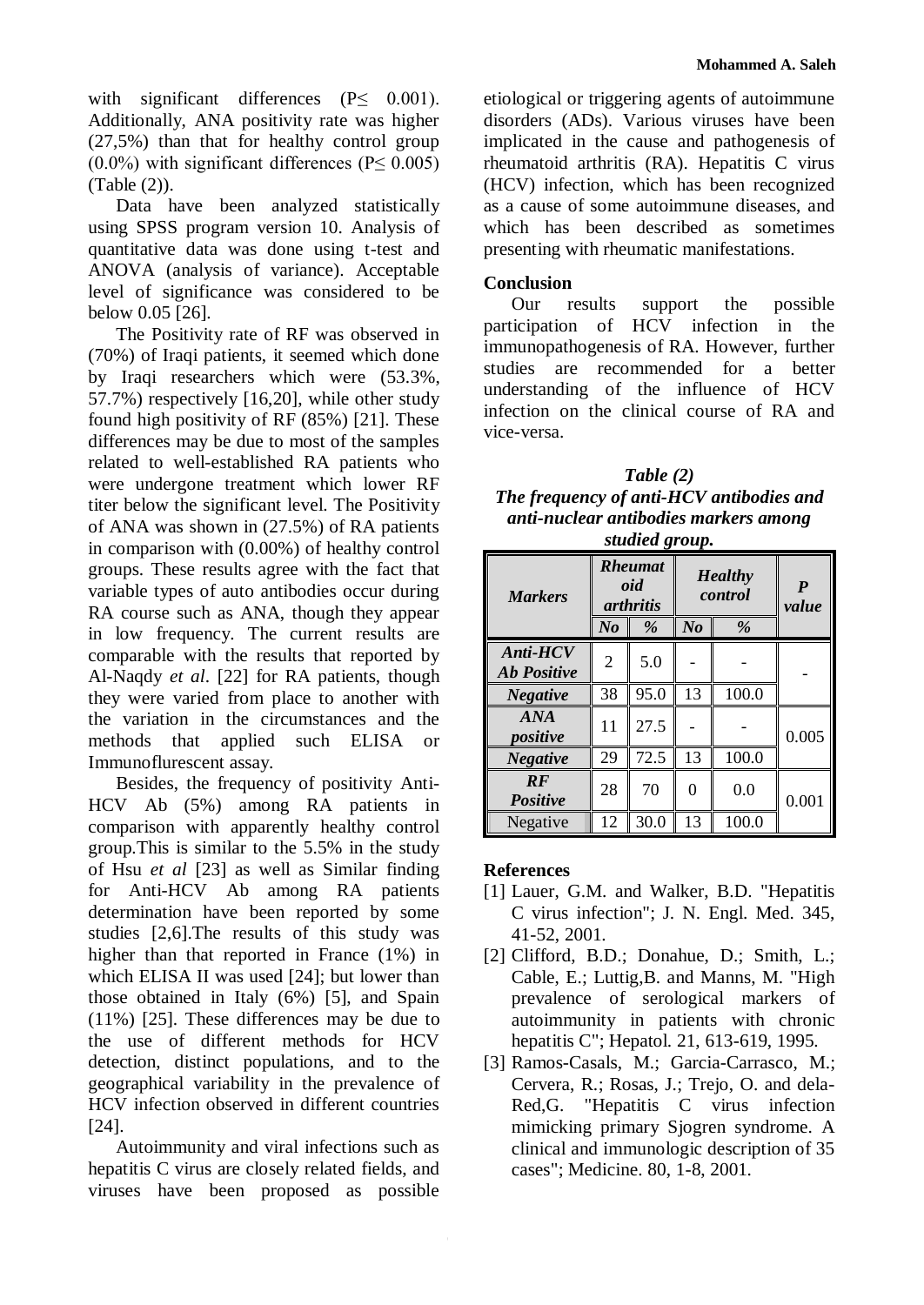- [4] Buch, M. and Emery, P. "The Etiology and Pathogenesis of rheumatoid arthritis". J. Hospital Pharmacist*.* 9, 5-10, 2002.
- [5] Stransky, G.; Vernon, J. and Aicher, W. "Virus-like particles in synovial fluid from patients with rheumatoid arthritis"; J. Rheumatol. 32, 1044, 1993.
- [6] Olivieri, I.; Palazzi, C. and Padula, A. "Hepatitis C virus and arthritis". Rheum. Dis. Clin. North Amer. 29,111–122, 2003.
- [7] Rosner, I.; Rozenbaum, M.; Toubi, E.; Kessel, A.; Naschitz, J.E.; Zuckerman, E. "The case for hepatitis C arthritis"; Semin. Arthr. Rheum*.* 33,375–387, 2004.
- [8] Taglione, E.; Vatteroni, M.L.;Martini,P.; Galluzzo, E. and Lombardini, F. "Hepatitis C virus infection: prevalence in psoriasis and psoriatic arthritis" ; J. Rheumatol. 26,370–372,1999.
- [9] Rivera,J.; Garcia-Monforte, A.; Pineda, A. and Millan, J. "Arthritis in patients with chronic hepatitis C virus infection" ; J. Rheumatol. 26,420–424,1999.
- [10] Bennett,R.H. and Burch TA. "New York symposium on population studies in the rheumatic disease: new diagnostic criteria"; Ann. Intern. Med. 17, 453-458, 2004.
- [11] Van-Boekel, M. "Autoantibody system in Rheumatoid arthritis: specificity, sensitivitiy and diagnostic"; Arthri. Res. 4,87-93, 2002.
- [12] Countreras, M. and Barbara, J." Screening for hepatitis C antibodies"; The Lancet. 2,505, 1989.
- [13] Gretch, D.R." Diagnostic test for hepatitis C". Hepatol., 26, 43-47,1997.
- [14] Shankar, S. and Handa, R. (2009). Biological agents in Rheumatoid arthritis. Postgrade Med. 50, 293-299, 2009.
- [15] El-saffar, J. "Role of Anti-Cyclic citrullinated peptide antibodies and interleukin -2,6 in diagnosis of rheumatoid arthritis in Iraqi patients", PhD thesis. College of Science, University of Baghdad, 2008.
- [16] Abdul-Abbas, H. "Correlation between rheumatoid arthritis and some cytokines among Iraqi rheumatoid arthritis patients", Msc thesis,College of Health and Medical Technology, Foundation of Medical Education, 2007.
- [17] Al-Haidary, B. "HLA typing for rheumatoid arthritis patients (familial profile)", PhD thesis, College of Medicine, University of Baghdad, 2003.
- [18] Jawaheer, D.; Raymond, L.; Gregersen, P. and Criswell, L. "Influence of male sex on disease phenotype in familial rheumatoid arthritis"; Arth. and Rheum*.* 5, 3087-3094, 2006.
- [19] Koopmans, W. "Prospects for Autoimmune disease"; JAMA*.* 285, 648- 649, 2001.
- [20] Al-Rawi, Z.S.; Azzawi, A.J.; Al-Ajili, F.M. and Al-Wakil, R. "RA in Population Samples in Iraq"; Ann. Rheum. Dis. 37, 73-75, 1998.
- [21] Anaya, J.; Correa, P.; Mantilla, R. and Arcos-Burgos, M. "Rheumatoid arthritis association in Colombian population is restricted to HLA-DRB1"; Gene Immun. 3, 56-58, 2002.
- [22] Al-naqdy, A.; Al-Busaidy, J. and Hassan, B. "Evaluation of Anti-dsDNA antibodies in anti-nuclear antibody positive Omani patients"; Pak. J. Med. Sci. 23, 211-215, 2007.
- [23] Hsu, F.C.;Starkebaum, G.; Boyko, E.J. and Dominitz,J.A." Prevalence of rheumatoid arthritis and hepatitis C in those age 60 and older in a US population based study"; J. Rheumatol. 30, 455-458, 2003.
- [24] [Maillefert,](http://ard.bmj.com/search?author1=J+F+Maillefert&sortspec=date&submit=Submit) J. F.; Muller, G.; Falgarone, G. and Bour, J.B."Prevalence of hepatitis C virus infection in patients with rheumatoid arthritis"; Ann. Rheum. Dis. 61,635-637, 2002.
- [25] Lovy, M.R.; Starkebaum, G.and Uberoi, S."Hepatitis C Infection Presenting with Rheumatic Manifestations/ A Mimic of Rheumatoid Arthritis"; J. Rheumato. 23, 979-983, 1996.
- [26] Sorlie, D.E. "Medical biostatistics and Epidemiology: Examination and board review". First ed. Appleton and Lange, Norwalk, Connecticut. PP : 47-88 ; 1995.